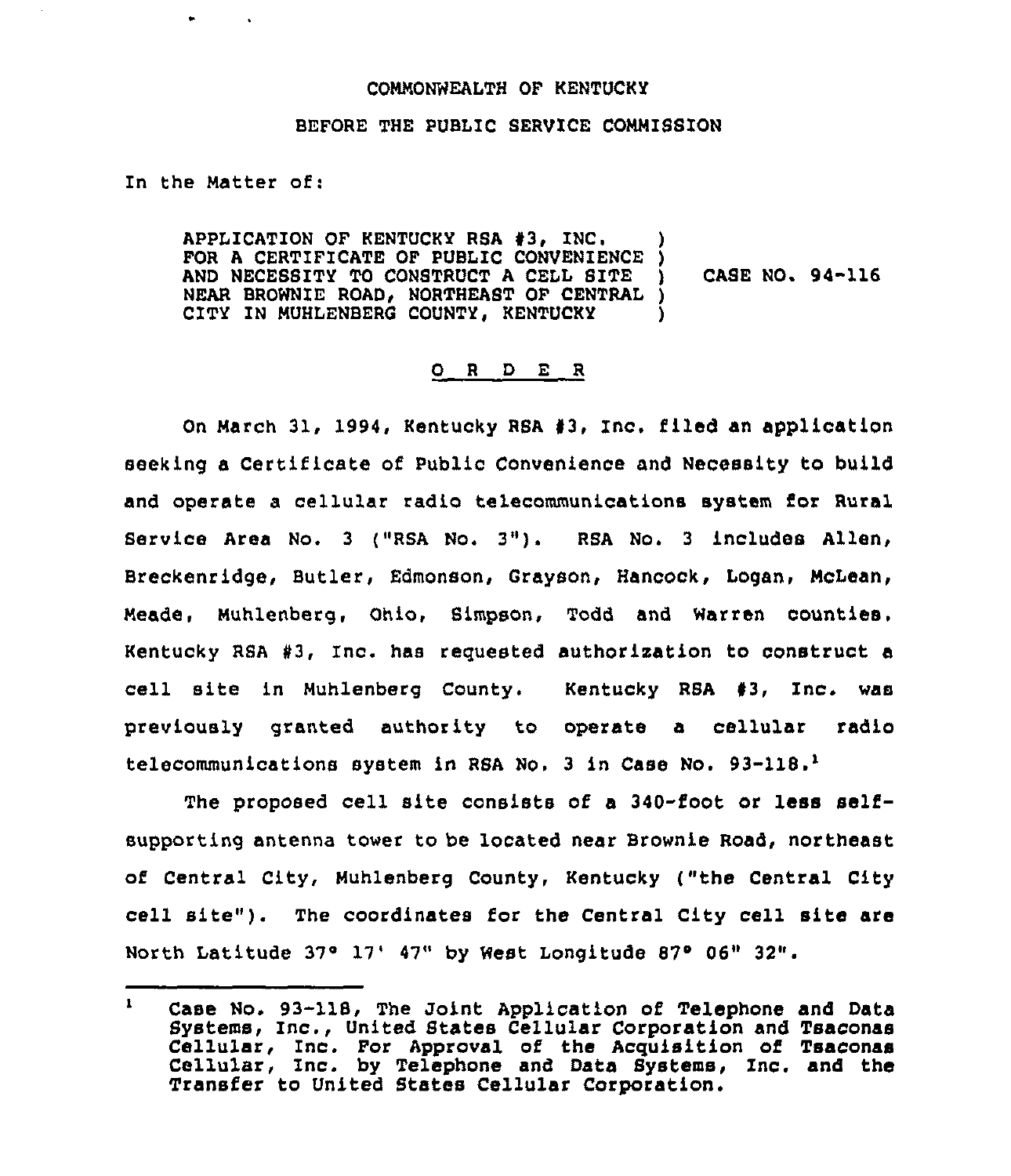Kentucky RSA  $#3$ , Inc. has provided information regarding the structure of the tower, safety measures, and antenna design criteria for the Central City cell site. Based upon the application, the design of the tower and foundation appears to meet the criteria of the Building Officials and Code Administrators International, Inc. National Building Code with reference to earthquakes, winds, and tornadoes.

Pursuant to KRS 100.324(1), the Central City cell site's construction is exempt from local soning ordinances. Kentucky RSA 13, Inc. has filed applications with the Federal Aviation Administration ("FAA"), and the Kentucky Airport Zoning Commission ("KAZC") seeking approval for the construction and operation of the Central City cell site. Both applications are still pending.

Kentucky RSA 43, Inc. has filed notices verifying that each property owner or resident within 500 feet of the Central City cell site has been notified of the pending construction. The notice solicited any comments and informed the property owners or residents of their right to intervene. To date, no intervention requests have been received.

Pursuant to KRS 278.280, the Commission is required to determine proper practices to be observed when it finds, upon complaint or on its own motion, that the facilities of any utility subject to its jurisdiction are unreasonable, unsafe, improper, or insufficient. To assist the Commission in its efforts to comply with this mandate, Kentucky RSA 43, Inc. should notify the Commission if it does not use this antenna tower to provide

 $-2-$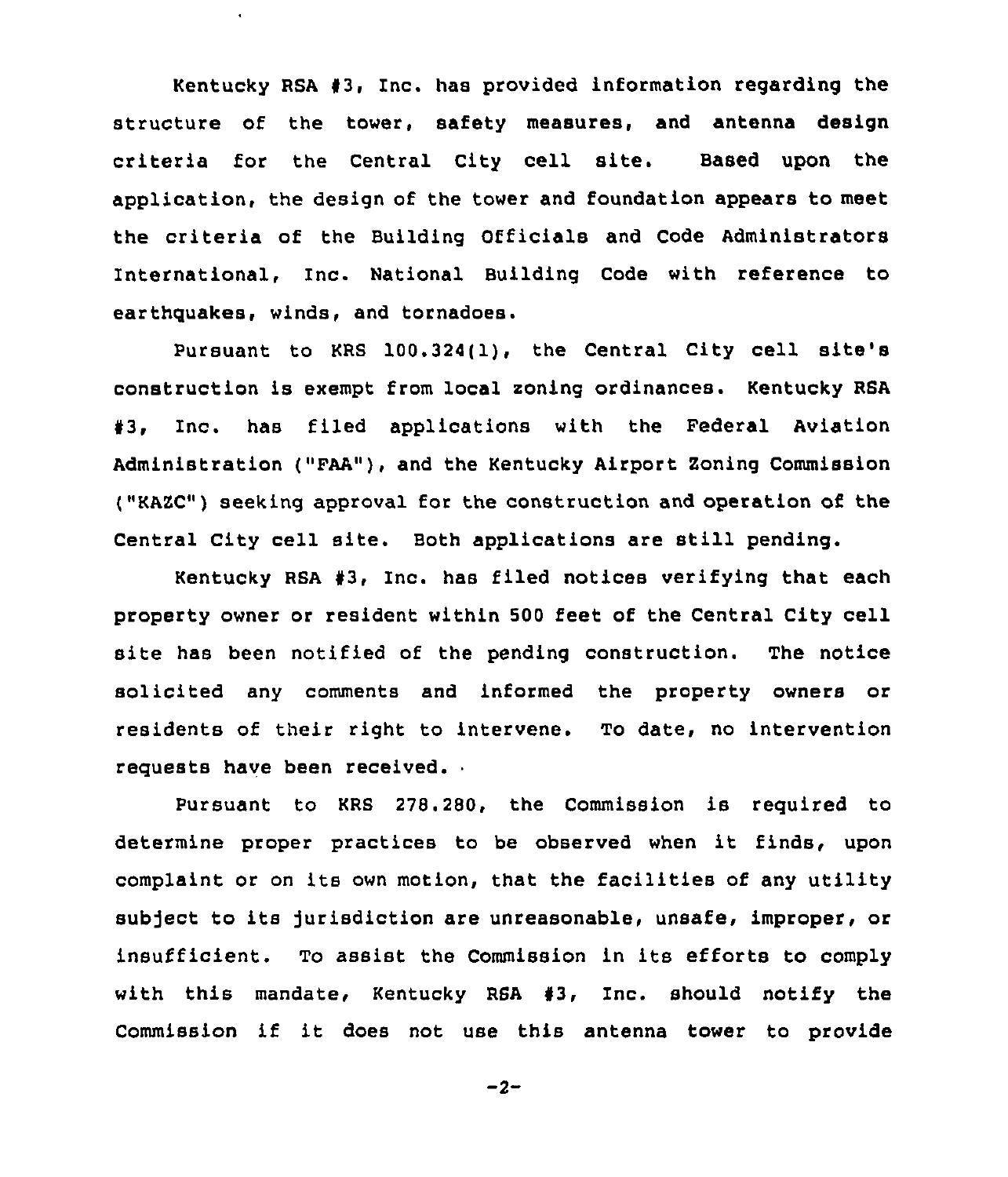cellular radio telecommunications services in the manner set out in its application and this Order. Upon receipt of such notice, the Commission may, on its own motion, institute proceedings to consider the proper practices, including removal of the unused antenna tower, which should be observed by Kentucky RSA  $#3$ , Inc.

The Commission, having considered the evidence of record and being otherwise sufficiently advised, finds that Kentucky RSA 43, Inc. should be granted a Certificate of Public Convenience and Necessity to construct and operate the Central City cell site in RSA No. 3 under its previously approved tariff.

IT IS THEREFORE ORDERED thati

1. Kentucky RSA 43, Inc. be and it hereby is granted <sup>a</sup> Certificate of Public Convenience and Necessity to conetruot and operate the Central City cell site.

2. Kentucky RSA #3, Inc. shall file a copy of the final decisions regarding its pending FAA and KAZC applications for this cell site construction within 10 days cf receiving these decisions.

3. Kentucky RSA #3, Inc. shall immediately notify the Commission in writing, if, after the antenna tower is built and utility service is commenced, the tower is not used for a period of 3 months in the manner authorized by this Order.

 $-3-$